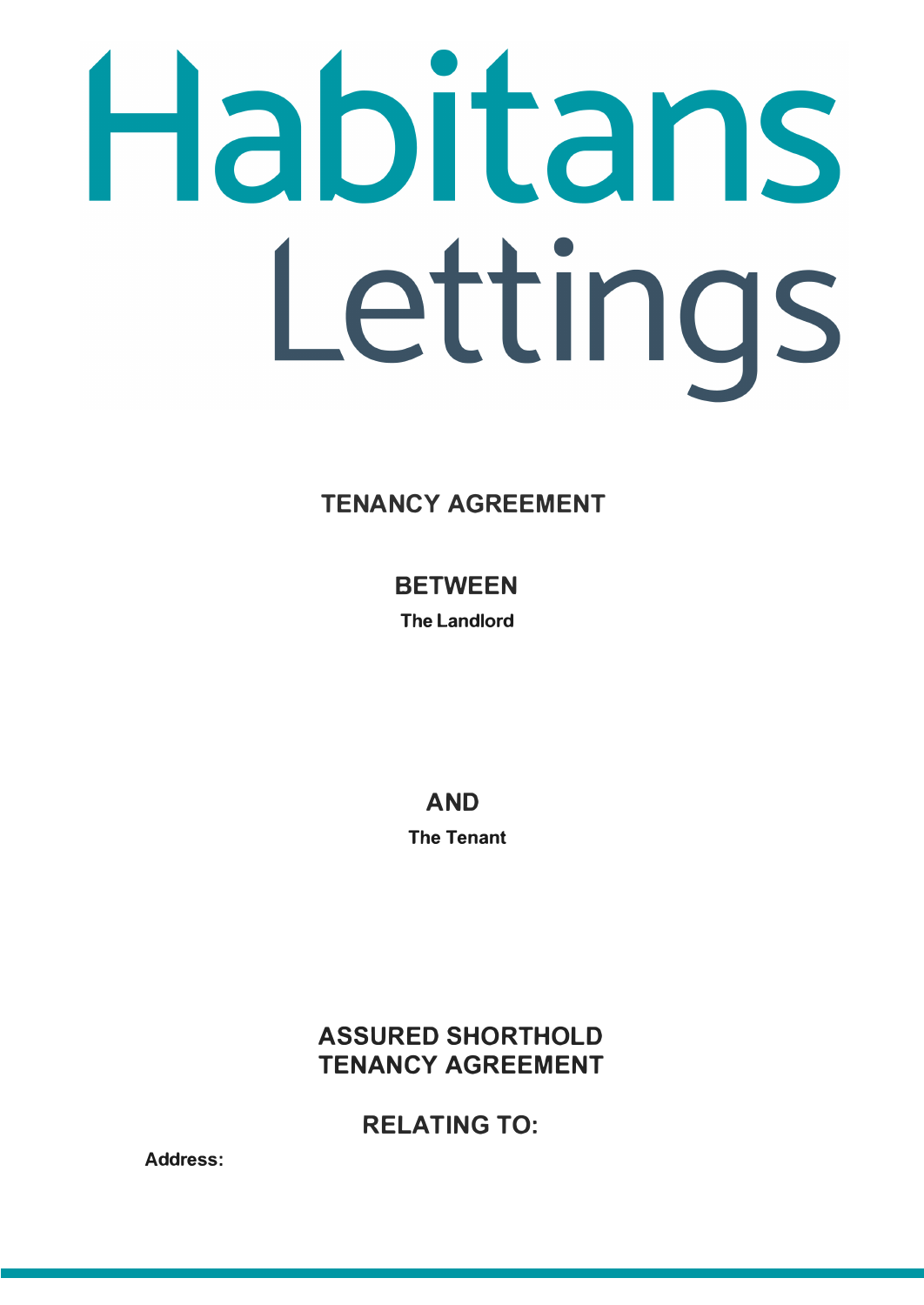# **ASSURED SHORTHOLD TENANCY**

# **AGREEMENT**

For letting a dwelling on an Assured Shorthold Tenancy under Part 1 of the Housing Act 1988 as amended by the Housing Act 1996.

# **Please note this tenancy agreement is an important document. It may commit you to certain actions for the period of any fixed term and beyond. Please ensure that if you do not understand your legal rights you consult a housing advice centre, solicitor or Citizens' Advice Bureau.**

This agreement is made the

|             | 1 Particulars                                                                                                                                                                                                                                                                     |            |       |                                                                                                                                                                                                                                                                                                                               |
|-------------|-----------------------------------------------------------------------------------------------------------------------------------------------------------------------------------------------------------------------------------------------------------------------------------|------------|-------|-------------------------------------------------------------------------------------------------------------------------------------------------------------------------------------------------------------------------------------------------------------------------------------------------------------------------------|
| 1.1 Parties |                                                                                                                                                                                                                                                                                   |            |       |                                                                                                                                                                                                                                                                                                                               |
| 1.1.1       | The Landlord                                                                                                                                                                                                                                                                      |            |       |                                                                                                                                                                                                                                                                                                                               |
|             | Tel                                                                                                                                                                                                                                                                               | Fax        | Email |                                                                                                                                                                                                                                                                                                                               |
|             | The "Landlord" shall include the Landlord's successors in title and assigns. This is the person who would<br>be entitled to possession of the Property if the Tenant was not in possession and could be the current<br>Landlord or someone purchasing or inheriting the Property. |            |       |                                                                                                                                                                                                                                                                                                                               |
| 1.1.2       | The Tenant<br>Name:                                                                                                                                                                                                                                                               | Address:   |       |                                                                                                                                                                                                                                                                                                                               |
|             | Tel                                                                                                                                                                                                                                                                               | <b>Fax</b> | Email |                                                                                                                                                                                                                                                                                                                               |
|             | Post Tenancy<br><b>Contact Address:</b><br><b>Contact Tel Number:</b>                                                                                                                                                                                                             |            |       |                                                                                                                                                                                                                                                                                                                               |
|             | <b>Contact Fax Number:</b>                                                                                                                                                                                                                                                        |            |       |                                                                                                                                                                                                                                                                                                                               |
|             | <b>Contact Email Address:</b>                                                                                                                                                                                                                                                     |            |       |                                                                                                                                                                                                                                                                                                                               |
|             | provider.                                                                                                                                                                                                                                                                         |            |       | The Tenant agrees that the Landlord or Landlord's Agent may provide the Tenant's name, address and<br>other contact details to third parties including, but not limited to, the Landlord, contractors, referencing<br>companies, utility providers, the local authority and the appropriate tenancy deposit protection scheme |

#### 1.1.3 Relevant Person

Under the Housing Act 2004 any person or body that provides the tenancy deposit for an assured shorthold tenancy is called a Relevant Person.

For this tenancy there is no Relevant Person as the Deposit is provided by the Tenant.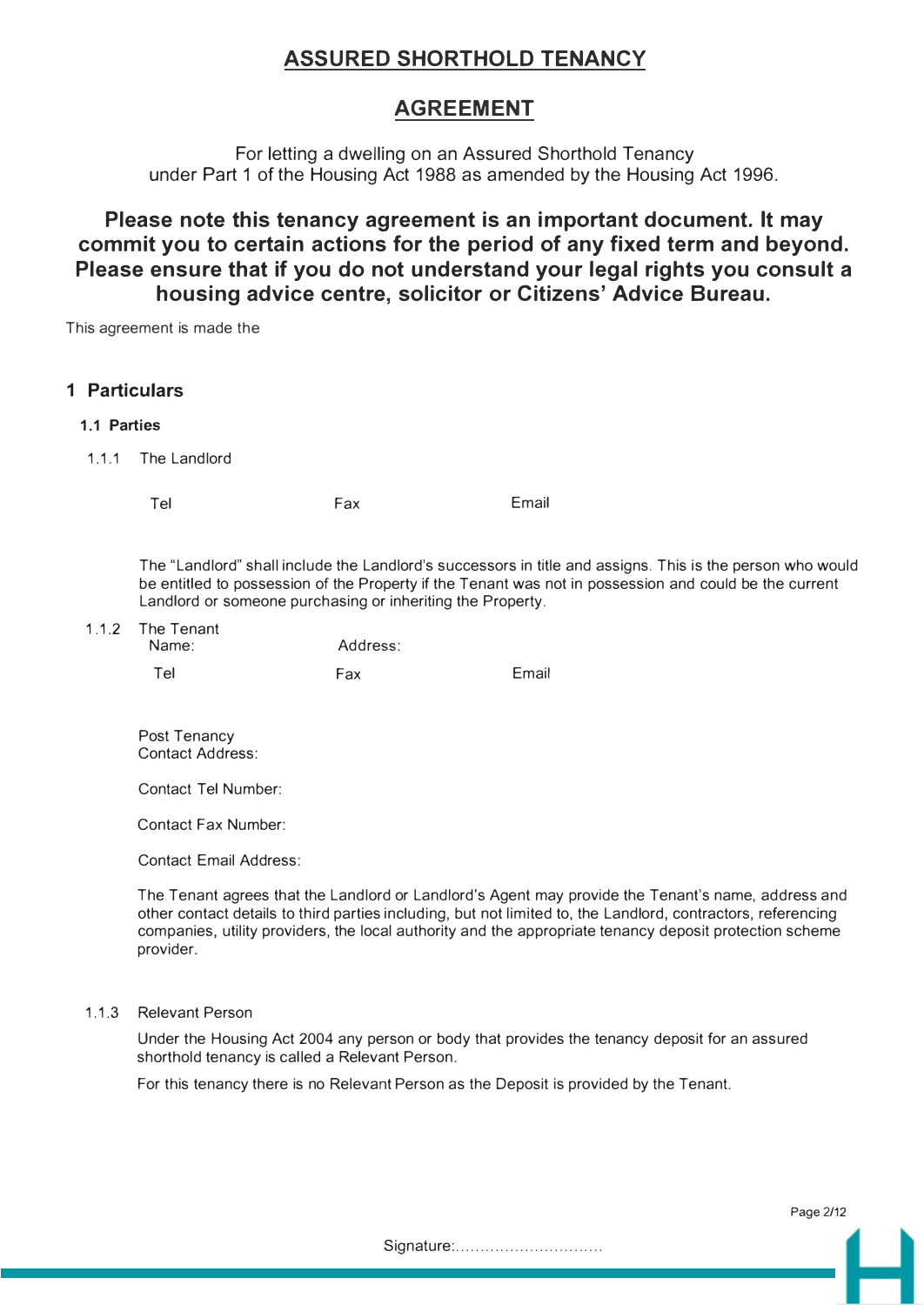# 1.1.4 The Guarantor

Tel Fax Email

*Where the party consists of more than one entity or person the obligations apply to and are enforceable against them jointly and severally. Joint and several liability means that any one of the members of a party can be held responsible for the full obligations under the agreement if the other members do not fulfil their obligations.* 

#### **1.2 The Landlord's Agent**

The "Landlord's Agent" shall mean

who has been appointed to advertise and let the property. The Landlord may from time to time appoint other agents to act on their behalf.

- **1.3** The Landlord lets and the Tenant takes the Property for the Term at the Rent payable upon the terms and conditions of this agreement.
- **1.4** This agreement is intended to create an Assured Shorthold Tenancy as defined in Part 1 of the Housing Act 1988 (including any subsequent amendments). These tenancies do not guarantee the Tenant any right to remain in possession after the fixed term (subject to a minimum occupancy of six months).

#### **1.5 Property**

- 1.5.1 The property situated at and being **Address:** together with the fixtures, fittings, furniture and effects therein and more particularly specified in the Inventory signed by the Tenant and all grounds. It shall include the right to use, in common with others, any shared rights of access, stairways, communal parts, paths and drives.
- 1.5.2 The Property is not let as a House in Multiple Occupation within the meaning of the Housing Act 2004. The Property does not require the Landlord to hold a licence to be able to lawfully let it.

# **1.6 Term**

- 1.6.1 The Term shall be from and including to and including Please see section 2 as it contains important information about what you must do to end the tenancy.
- 1.6.2 The "Term" is to include a statutory periodic tenancy or any contractual periodic tenancy that is defined in paragraph 1.6.1 as following the fixed term.
- 1.6.3 If on the coming to the end of the fixed term agreed above, the Landlord does not seek possession and the Tenant remains in the Property, they will be considered, by virtue of section 5 of the Housing Act 1988, to have a statutory periodic tenancy. This will continue till ended by either party.

# **1.7 Rent**

- 1.7.1 The Rent shall be **£** per calendar month payable in advance. The Rent shall be £
- 1. 7.2 The Rent shall be paid clear of unreasonable or unlawful deductions or set off to the Landlord or Landlord's Agent by banker's standing order or such other method as the Landlord or Landlord's Agent shall require.
- 1.7.3 The first payment of  $\epsilon$  being due on or prior to the date of taking possession. The first payment of  $\epsilon$
- 1. 7.4 Thereafter the "Rent Due Date" will be **the of each month** during the Term of this agreement.
- 1.7.5 Overdue rental payments will be subject to interest at the rate of 3% per annum above the Bank of England base rate calculated 14 days from the date the payment was due up until the date payment is received.
- 1.7.6 Any person paying the Rent, or any part of it, for the Property during the Term shall be deemed to have paid it as agent, for and on behalf of the Tenant which the Landlord shall be entitled to assume without enquiry.
- 1. 7. 7 It is agreed that if the Landlord or Landlord's Agent accepts money after one of the conditions which may lead to a claim for possession by the Landlord (these are the conditions listed in clause 3 below),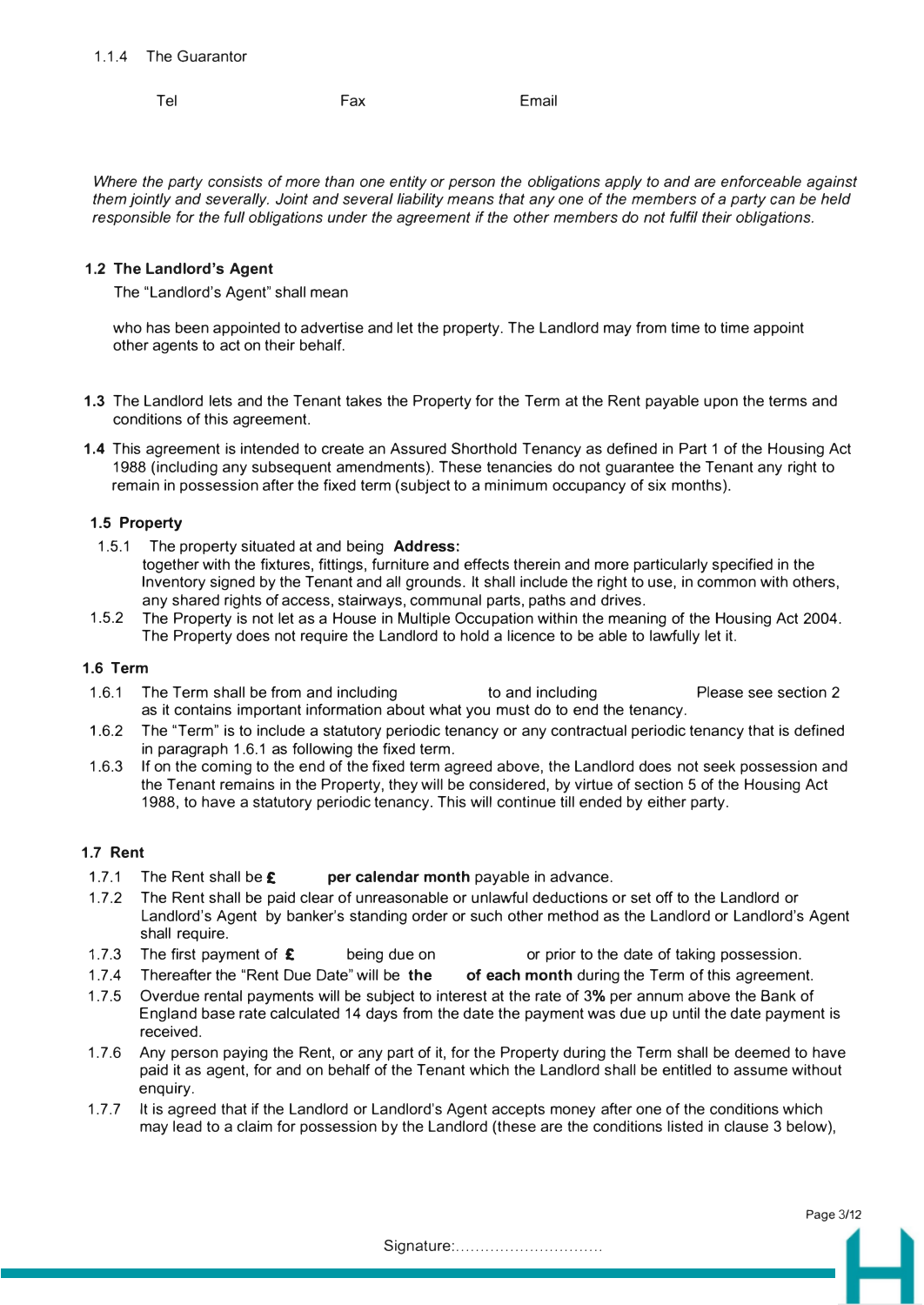Until you are informed in writing to the contrary Notice is given pursuant to section 48(1) of the Landlord and Tenant Act 1987 that your Landlord's address for the service of Notices (including Notices in proceedings) is as follows:

If the tenant wishes to serve notice to end the tenancy, this is the address to which it must be sent.

#### **2.3 Notice service**

- 2.3.1 Any Notice given by or on behalf of the Landlord or any other document to be served on the Tenant shall be deemed to have been served on the Tenant if it is:
- 2.3.1.1 left at the Property during the Term or the last known address of the Tenant at any time or
- 2.3.1.2 sent by ordinary post in a pre-paid letter, properly addressed to the Tenant by name at the Property during the Term or the last known address of the Tenant at any time or
- 2.3.1.3 sent by Recorded Delivery in a pre-paid letter, properly addressed to the Tenant by name at the Property during the Term or the last known address of the Tenant at any time.
- 2.3.2 Any Notice given by the Tenant or any other document to be served on the Landlord shall be deemed to have been served on the Landlord if it is:
- 2.3.2.1 left at the office of the Landlord's Agent during the Term only or the last known address of the Landlord's Agent at any time or
- 2.3.2.2 sent by ordinary post in a pre-paid letter, properly addressed to the Landlord at the address in clause 2.2 or
- 2.3.2.3 sent by Recorded Delivery in a pre-paid letter, properly addressed to the Landlord at the address in clause 2.2.
- 2.3.3 If any Notice or other document is left at the Property or Landlord's Agent's office, service shall be deemed to have been on the day it was left.
- 2.3.4 If any Notice or other document is sent by post it shall be deemed to have been served 48 hours after it was posted.

#### **2.4 Notices Received**

2.4.1 If a relevant Local Authority gives Notice or makes an order in respect of the Property which the Tenant receives at the Property, the Tenant shall provide full particulars to the Landlord or Landlord's Agent promptly and as soon as reasonably practicable. Where appropriate, the Tenant should take all reasonable steps to comply with it, having first consulted with the Landlord (or Landlord's Agent) as is appropriate to the situation.

# **2.5 Ending the Tenancy**

- 2.5.1 If the Tenant intends to vacate at the end of the fixed term, or at any later date, he agrees to give the Landlord at least one month's prior Notice in writing.
- 2.5.2 While the tenancy is periodic the one month's written Notice must expire the day before a Rent Due Date.
- 2.5.3 The Landlord may bring the tenancy to an end at, or at any time after, the expiry of the fixed term by giving to the Tenant at least two months' written notice stating that the Landlord requires possession of the Property. A notice under section 21 of the Housing Act 1988 will suffice to implement this sub-clause.

# **3 Possession**

- **3.1** Without limiting the other rights and remedies of the Landlord, the Landlord may seek to lawfully terminate the tenancy by obtaining a court order if:
- 3.1.1 the Rent or any part of it is in arrears whether formally demanded or not, or
- 3.1.2 the Tenant is in breach of any of the obligations under this agreement, or

Page 4/12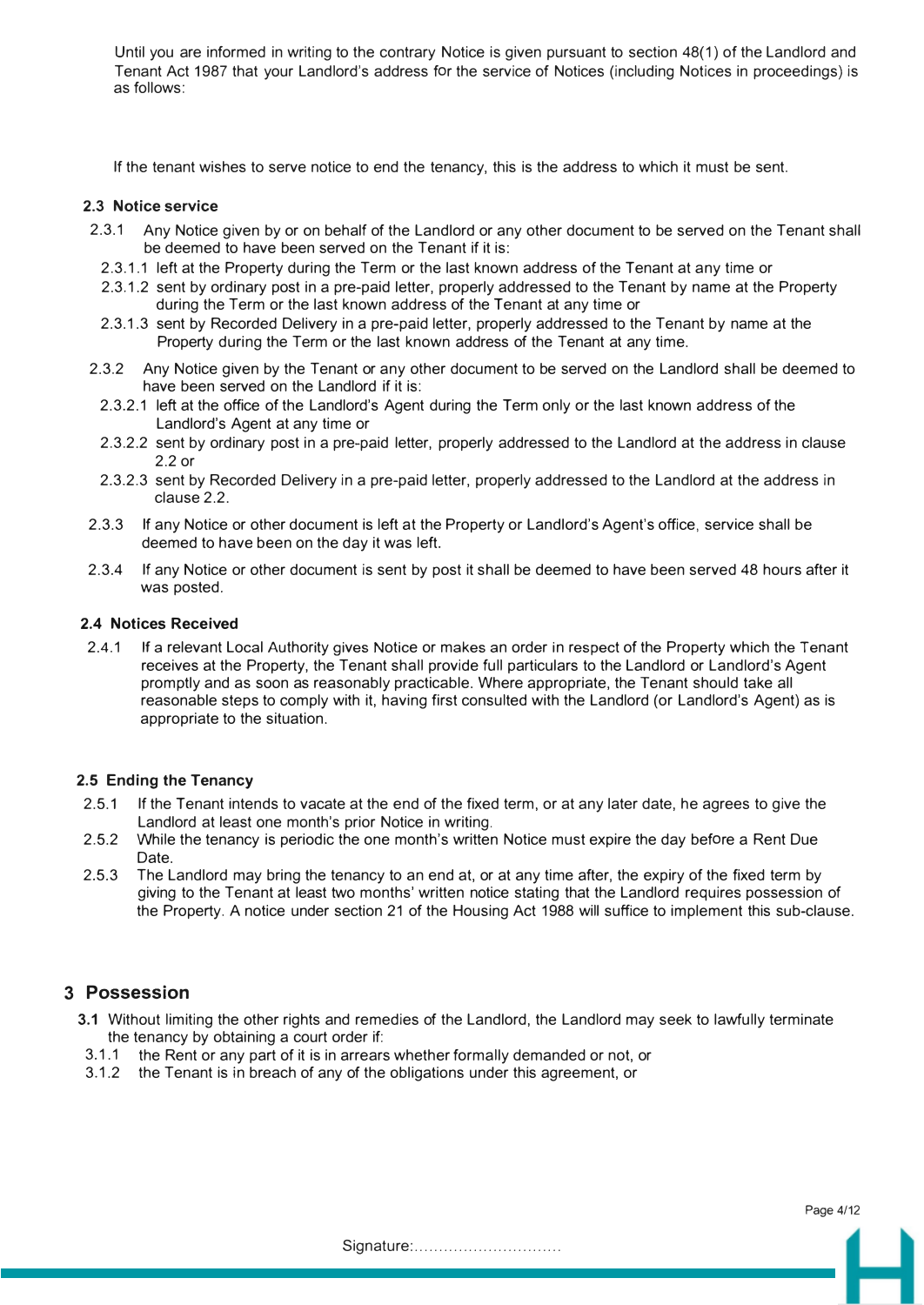acceptance of the money will not create a new agreement and the Landlord will still, within the restrictions of the law, be able to pursue the claim for possession.

- 1.7.8 Rent Increase
- 1. 7.8.1 If for any reason the Tenant remains in possession of the Property, or the lawful tenant of the Property, for more than 12 months, then the Rent will increase once each year.
- 1. 7.8.2 The first increase will be the first Rent Due Date more than 363 days after the commencement date.
- 1.7.8.3 Subsequent increases will be on the first Rent Due Date more than 363 days since the last rent increase.
- 1.7.8.4. In clauses 1.7.8.2 and 1.7.8.3 the Rent will increase by the amount stated for the annual increase in the Index of Retail Prices (All Items) as quoted for the month two months prior to the month of the increase.
- 1. 7.8.5 Not applying the rent increase at the first Rent Due Date more than 363 days after the commencement date or last rent increase date will not then prevent the Landlord applying an increase on any future Rent Due Date.
- 1. 7 .8.6. In clause 1. 7 .8.5 the Rent will increase by the amount of the increase in the Index of Retail Prices (All Items) from two months before the start of the tenancy or the last increase, whichever is later, to the month two months prior to the month of the increase.
- 1.7.8.7 The reviewed Rent in clauses 1.7.8.2, 1.7.8.3 or 1.7.8.6 will not be reduced below the figure payable immediately before that review.

## **1.8 Deposit**

- 1.8.1 The Deposit of **£** will be paid by the Tenant.
- 1.8.2 The Deposit will be paid to the Landlord's Agent.
- 1.8.3 Neither the Landlord nor the Landlord's Agent will pay interest on the Deposit.
- 1.8.4 The Deposit is held as security for the performance of the Tenant's obligations under this agreement and to compensate the Landlord for any breach of those obligations.
- 1.8.5 Subject to the Tenancy Deposit Scheme rules, the Deposit will be refunded to the Tenant, less any deductions, within 10 days once the following have been completed:
- 1.8.5.1 the tenancy has ended and possession of the Property has been returned to the Landlord and
- 1.8.5.2 all keys have been returned to the Landlord and
- 1.8.5.3 both parties have confirmed their acceptance of any Deposit deductions and
- 1.8.5.4 confirmation has been received from the Local Authority that no claw back of Housing Benefit is due.
- 1.8.6 The Deposit is not transferable by the Tenant in any way.
- 1.8.7 The Deposit will be protected by The Tenancy Deposit Scheme (The TDS) in accordance with the Terms and Conditions of The TDS. The Terms and Conditions and ADR Rules governing the protection of the Deposit, including the repayment process, can be found at www.tenancydepositscheme.com
- 1.8.8 In the event that the total amount lawfully due at the end of the tenancy exceeds the amount of the Deposit the Tenant shall reimburse the Landlord or Landlord's Agent the further amount, within 14 days of the request being made.
- 1.8.9 The Landlord or Landlord's Agent will keep the interest for any amount of the Deposit not refunded to the Tenant
- 1.8.10 The Deposit will be refunded to any one of the parties forming the Tenant and this will be considered a full refund. It will then be up to the parties forming the Tenant to decide how it will be divided amongst themselves.

#### **1.9 Rights of Third Parties**

The parties intend that no clause of this agreement may be enforced by any third party, other than the Landlord's Agent, pursuant to the Contracts (Rights of Third Parties) Act 1999.

# **2 Legal Notices**

#### **2.1 Section 47**

Under section 47 of the Landlord and Tenant Act 1987 the address of the Landlord is stated to be as in clause 1.1.1 of this agreement. The address for service of Notices is as in clause 2.2.

## **2.2 Section 48**

Signature:.............................. Page 5/1<sup>2</sup>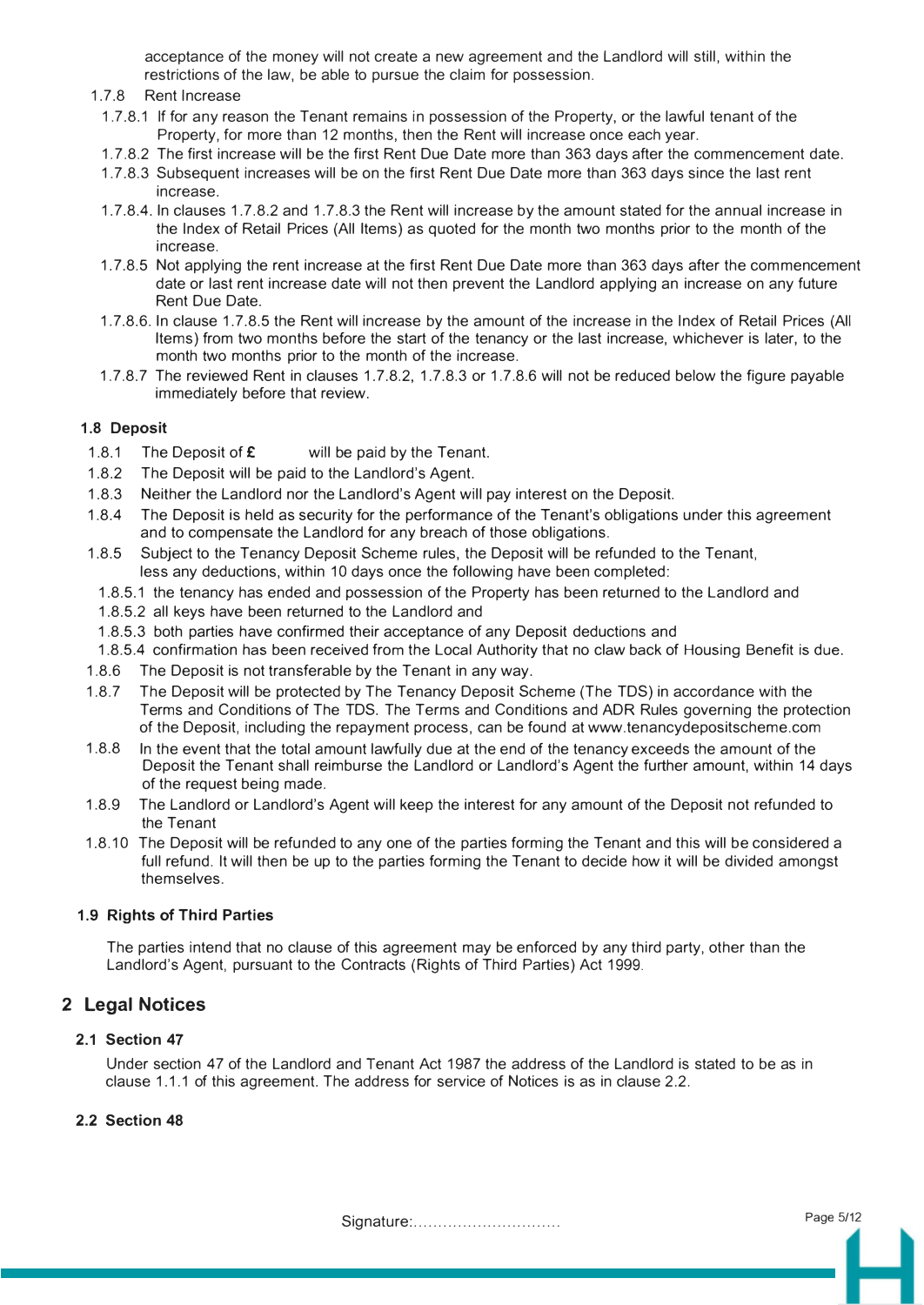- 3.1.3 any of the Grounds of Schedule 2 of the Housing Act 1988 apply (these grounds allow the Landlord to seek possession of the Property in specified circumstances, including rent arrears, damage to the Property, nuisance and breach of a condition of the tenancy agreement), or
- 3.1.4 a Notice is served under section 21 of the Housing Act 1988 (section 21 gives the Landlord a right to end an assured shorthold tenancy without any specific reason, though only after any fixed term has ended, or in operation of a break clause),

Tenants who are unsure of their rights should seek advice.

# **4 Tenant's Obligations**

The Tenant agrees to:

# **4.1 Payments**

- 4.1.1 Pay the Rent on the day and in the manner specified.
- 4.1.2 Pay a fair proportion of all charges, based on the length of the tenancy, including water and sewerage charges, rates and assessments (but of an annual or recurring nature only) and for all gas, electricity, oil or solid fuel consumed on the Property (including all fixed and standing charges) and all charges for the telephone during the Term of this agreement. If the Landlord is held responsible by law for the payment of any of these bills the Tenant agrees to refund to the Landlord the amount covering the Term of this tenancy.
- 4.1.3 Pay for the reconnection of water, gas, electricity or telephone if the disconnection results from any act or omission of the Tenant or the Tenant's agents.
- 4.1.4 Pay the Council Tax, or any replacement taxation (even of a novel nature), in respect of the Property for the Term of this agreement, unless the tenancy is lawfully terminated. This includes refunding the Landlord any charge levied against the Landlord in respect of the Property.
- 4.1.5 Notify the relevant authorities and arrange and pay final accounts at the end of the tenancy.
- 4.1.6 Pay for the entire invoices and costs of any contractors that the Tenant arranges without having previously obtained the Landlord's authority, unless acting reasonably to effect emergency repairs for which the Landlord is liable.
- 4.1.7 Pay the Landlord for the reasonable cost of replacing the locks and cutting new keys if any keys are not returned to the Landlord or the Landlord's Agent when the Tenant moves out.
- 4.1.8 Pay any excess on the Landlord's insurance if the claim results from the negligence, misuse or failure to act reasonably by the Tenant or any of his visitors or friends.
- 4.1.9 Pay and arrange for the removal of all vermin, pests and insects, if infestation begins during the Term, woodworm and woodboring insects excepted, unless such infestation occurs as a failure of the Landlord to fulfill their repairing obligations.
- 4.1.1 O Pay any costs incurred by the Landlord if, contrary to the terms of this agreement, the Tenant permits the Property to be occupied as a House in Multiple Occupation under the Housing Act 2004 or, contrary to the terms of this agreement, uses the property in such a way as to require it to be licensed. This will usually happen if the Tenant permits additional people, of any age, to live in the property.
- 4.1.11 Pay the costs of any court action taken for possession of the property or breach of tenancy, as provided for in the court's judgement.
- 4.1.12 Where the Tenant requests a repair and on inspection the problem has been caused by a failure on the part of the Tenant (for example drains blocked by the Tenant's waste or boiler repair claims caused by not having any credit on a utility meter), the Tenant agrees to be responsible for the reasonable costs of the contractor's visit.

# **4.2 Repairs**

- 4.2.1 Keep the Property including all of the Landlord's machinery and equipment clean and tidy and in good and tenantable condition, repair and decorative order, (reasonable wear and tear, items which the Landlord is responsible to maintain, and damage for which the Landlord has agreed to insure, excepted).
- 4.2.2 Not permit any waste, injury or damage to the Property, or make any alteration or addition to the Property or the style or colour of the decorations.
- 4.2.3 Notify the Landlord promptly of any wet rot, dry rot or infestation by wood boring insects.
- 4.2.4 Promptly replace any broken glass where the Tenant, his friends or visitors are responsible for the damage.

Page 6/12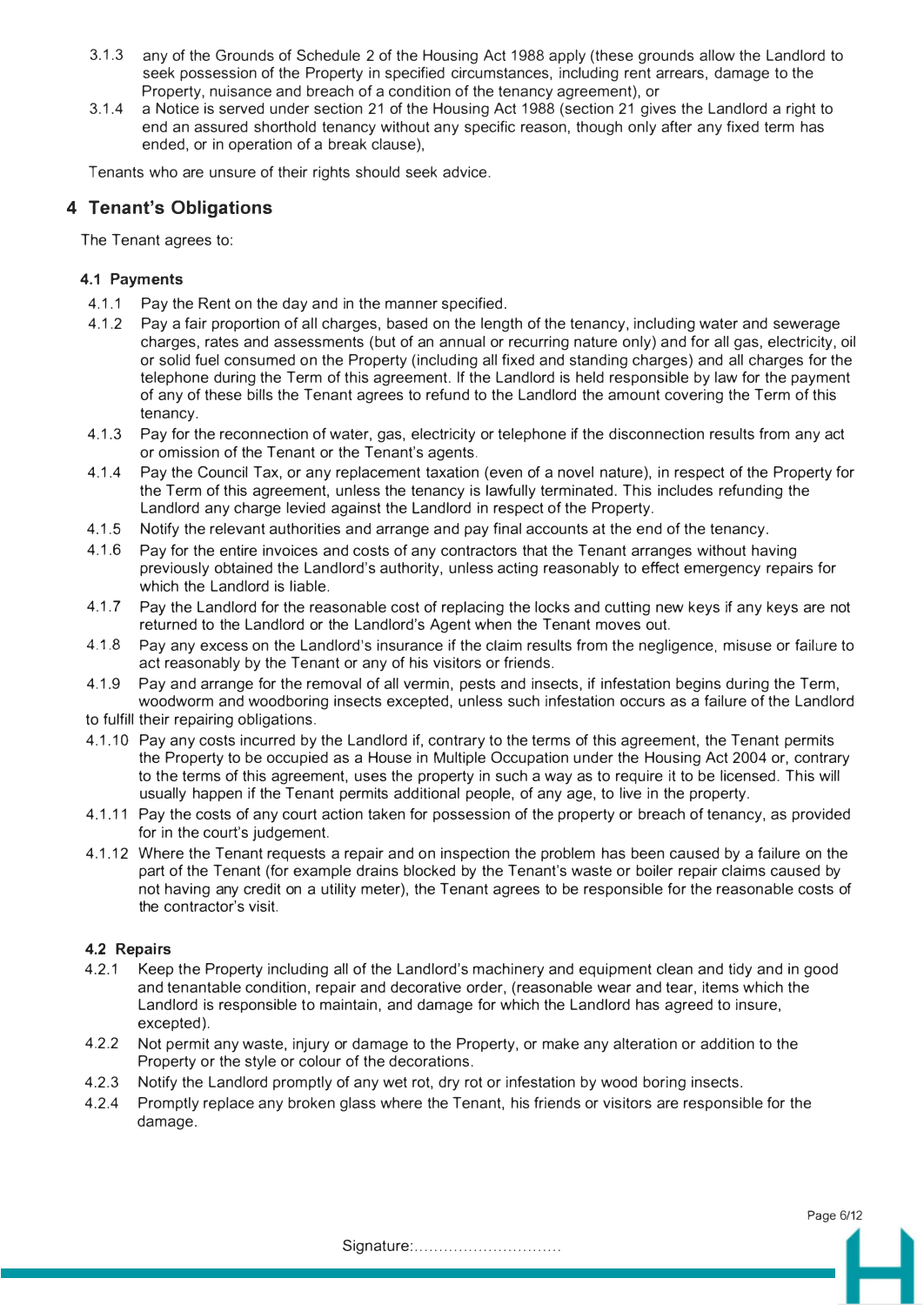- 4.2.5 Undertake promptly any repairs for which the Tenant is liable following any Notice being served by the Landlord or the Landlord's Agent and if the Tenant does not carry out the repairs the Landlord may, after correct written notice, enter the Property, with or without others, to effect those repairs and the Tenant will pay on demand the reasonable costs involved.
- 4.2.6 Where the Property has a chimney that is used by a solid fuel appliance and the Tenant uses the solid fuel appliance, the Tenant agrees to get the chimney swept as often as needed.

# **4.3 The Property**

- 4.3.1 Promptly notify the Landlord or Landlord's Agent in writing when the Tenant becomes aware of:
	- 4.3.1.1 any defect, damage or want of repair in the Property, other than such as the Tenant is liable to repair in 4.2.1 above,
- 4.3.1.2 any Notices, proceedings or letters relating to the Landlord, the Property or the use of the Property, and forward copies of them without unreasonable delay.
- 4.3.1.3 any loss, damage or occurrence which may give rise to a claim under the Landlord's insurance.
- 4.3.2 Where reasonable to do so, co-operate in the making of any claim under the Landlord's insurance.
- 4.3.3 Use the Property in the manner a responsible and conscientious tenant would.
- 4.3.4 Clean the windows of the Property as often as necessary and in the last two weeks of the tenancy.
- 4.3.5 Not remove any of the Landlord's possessions from the Property.
- 4.3.6 Not exhibit any promotional poster or Notice so as to be visible from outside the Property.
- 4.3.7 Not cause or unreasonably permit any blockage to the drains and pipes, gutters and channels in or about the Property. Common causes of blockages for which the Tenant would be responsible would include, but not limited to, putting fat down the sink, failure to remove hair from plugholes and flushing inappropriate things (such as nappies or sanitary towels) down the toilet.
- 4.3.8 Not assign, underlet or part with or share possession of the whole or any part of the Property without the permission of the Landlord, such permission not to be unreasonably withheld.
- 4.3.9 Not permit any visitor to stay in the Property for a period of more than three weeks within any three month period.
- 4.3.10 Permit the Landlord and or the Landlord's Agent or others, after giving 24 hours written Notice and at reasonable hours of the daytime, to enter the Property:
- 4.3.10.1 to view the state and condition and to execute repairs and other works upon the Property or other properties, or
- 4.3.10.2 to show prospective purchasers the Property at all times during the Term and to erect a board to indicate that the Property is for sale, or
- 4.3.10.3 to show prospective tenants the Property, during the last month of the Term and to erect a board to indicate that the Property is to let.
- 4.3.11 Where the Landlord or the Landlord's Agent have served a valid written Notice of the need to enter to view the state and condition or to effect repairs, the Tenant agrees to them using their keys to gain access within three days of such a request being made, (except in case of emergency when access shall be immediate), if the Tenant is unable to grant access to the Landlord or the Landlord's Agent.
- 4.3.12 Not add any aerial, antenna or satellite dish to the building without the Landlord's consent, which will not be unreasonably withheld.
- 4.3.13 Not change the locks (or install additional locks) to any doors in the Property, nor make additional keys for the locks without the Landlord's consent, which will not be unreasonably withheld. All keys are to be returned to the Landlord or the Landlord's Agent at the end of the tenancy.
- 4.3.14 Ensure that the Property is kept secure at all times, locking doors and windows, and activating burglar alarms as appropriate.
- 4.3.15 Keep the Property, at all times, sufficiently well aired and warmed to avoid build-up of condensation and prevent mildew growth and to protect it from frost.
- 4.3.16 Not block ventilators provided in the Property.
- 4.3.17 Report to the Landlord or Landlord's Agent any brown or sooty build up around gas appliances or any suspected faults with the appliances.
- 4.3.18 Not use any gas appliance that has been declared unsafe by a statutorily approved contractor, or disconnected from the supply.
- 4.3.19 Not keep, use or permit to be used any oil stove, paraffin heater or other portable fuel burning appliance, or other appliance against the terms of the insurance of the Property, except as provided by the Landlord.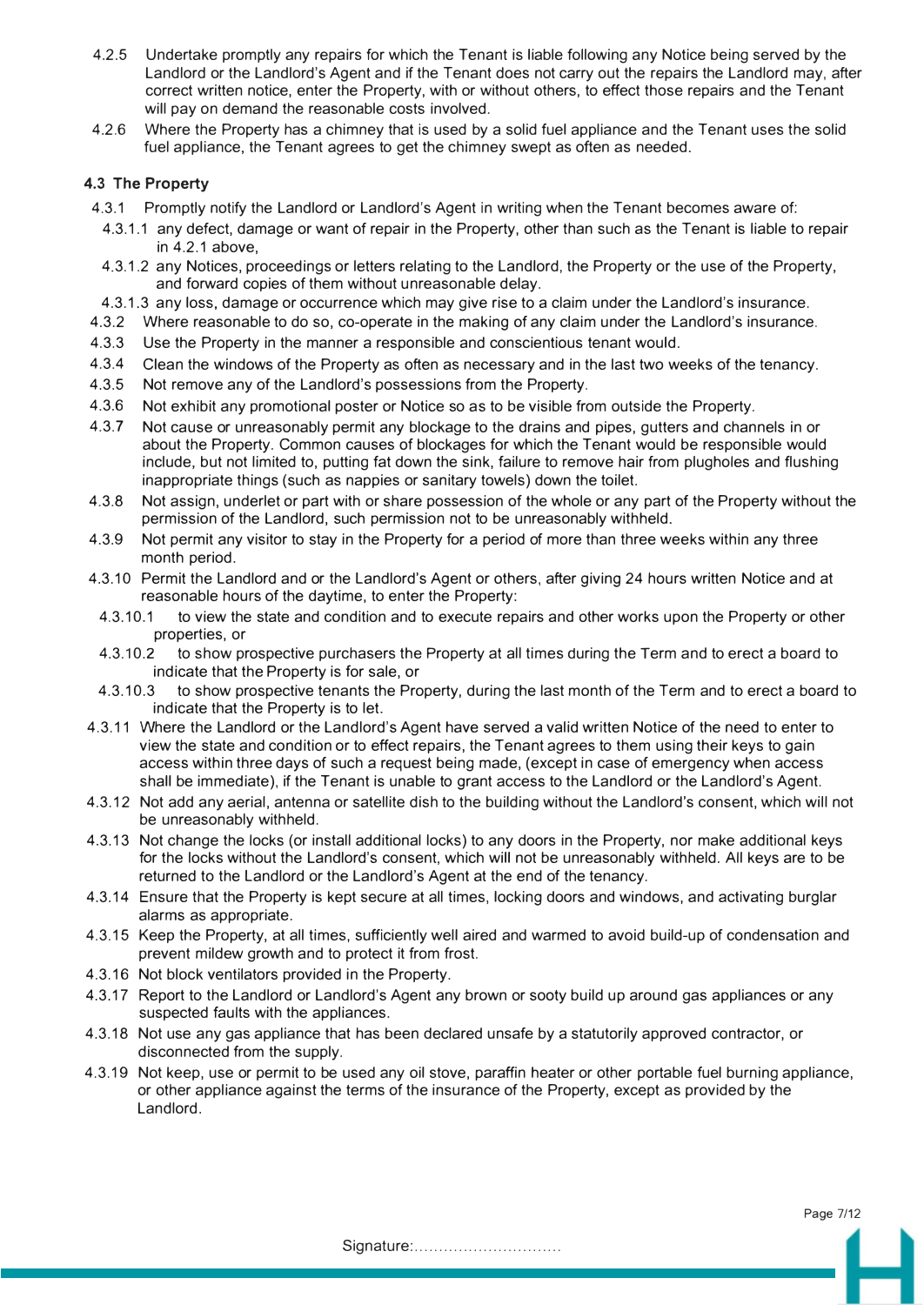- 4.3.20 Be responsible for ensuring that any television used is correctly and continually licensed.
- 4.3.21 Not keep motorcycles, cycles or other similar machinery inside the Property except in any defined outside area or garage.
- 4.3.22 Perform and observe all valid obligations, a copy of which has been provided to the Tenant, of any headlease or covenant on the Property save for those relating to the payment of rent or service charges and to refund to the Landlord all reasonable costs resulting from all claims, damages, costs, charges and expenses whatsoever in relation to any breach of these obligations.
- 4.3.23 Not keep any vehicle that is not validly licensed for use on the highway, any commercial vehicle, boat, caravan, trailer, hut or shed on the Property.
- 4.3.24 Not affix any notice, sign, poster or other thing to the internal or external surfaces of the Property in such a way as to cause any damage.
- 4.3.25 Not prop open any fire doors in the Property except by any built in system that closes them in the event of a fire and not disable or interfere with any self closing mechanism.
- 4.3.26 Not keep any cats or dogs on the property. Not keep any other pet, animal, bird, reptile, fish, insects or the like on the Property, without the Landlord's consent, which will not be unreasonably withheld.
- 4.3.27 Not allow children to live in the Property, without the Landlord's consent, which will not be unreasonably withheld.
- 4.3.28 Keep the garden and grounds properly cultivated according to the season and free from weeds, in a neat and tidy condition with the lawns regularly mown and edged, and shrubs and trees pruned but not alter the character or layout of the garden or grounds.
- 4.3.29 Not cause obstruction in any common areas of any building of which the Property forms a part. The Landlord reserves the right to remove or have removed any such obstruction and at his discretion to charge the reasonable costs, payable on demand, to the Tenant for so doing.

## **4.4 General**

- 4.4.1 Not permit or suffer to be done on the Property anything which may be, or may be likely to cause, a nuisance or annoyance to a person residing, visiting or otherwise engaged in a lawful activity in the locality. This responsibility includes the actions and behaviour of visitors and friends of the Tenant.
- 4.4.2 Not make or permit any noise or play any radio, television or other equipment in or about the Property between the hours of 10pm and 7am so as to be an audible nuisance outside the Property, subject only to the design and construction limitations of the building.
- 4.4.3 Not carry on any trade or profession upon the Property nor receive paying guests but use the Property only as a private residence for the occupancy of the tenants named on this agreement.
- 4.4.4 Not permit or suffer to be done on the Property anything which may render the Landlord's insurance of the Property void or voidable (i.e. no longer providing cover) or increase the rate of premium for such insurance.
- 4.4.5 Not use or suffer the Property to be used for any illegal or immoral purpose (note, unauthorised taking or possession of controlled drugs is considered to be illegal for the purpose of this clause).
- 4.4.6 Promptly notify the Landlord or Landlord's Agent if the Property becomes the subject of proceedings under the Matrimonial Causes Act 1973 or the Family Law Act 1996 and supply particulars of such proceedings to the Landlord on demand.
- 4.4. 7 Have the use of all appliances provided in the Property, as listed in the inventory save those which are noted as not working. However, should any items require repair, or be beyond repair, the Landlord does not undertake to pay for any costs of repair or to replace the appliance, except those which the Landlord is required by law to maintain.
- 4.4.8 Forward any correspondence addressed to the Landlord and other notices, orders and directions affecting the Landlord to the Landlord's Agent without delay.
- 4.4.9 Reside in the Property as his only or principal residence. Any change in residence status must be notified to the Landlord or Landlord's Agent and a new tenancy agreement drawn up if necessary.
- 4.4.1 O Not leave the Property vacant for more than 28 days without providing the Landlord or the Landlord's Agent with reasonable notice.
- 4.4.11 Check the inventory and report any errors/deficiencies to the Landlord or Landlord's Agent, returning a copy with any annotations/corrections as necessary within 7 days.
- 4.4.12 Not change the supplier of utility services without approval from the Landlord or Landlord's Agent. The Landlord will not unreasonably withhold giving approval. If approval is given, the Tenant will provide the Landlord or Landlord's Agent with the new supplier's details including the Property reference number.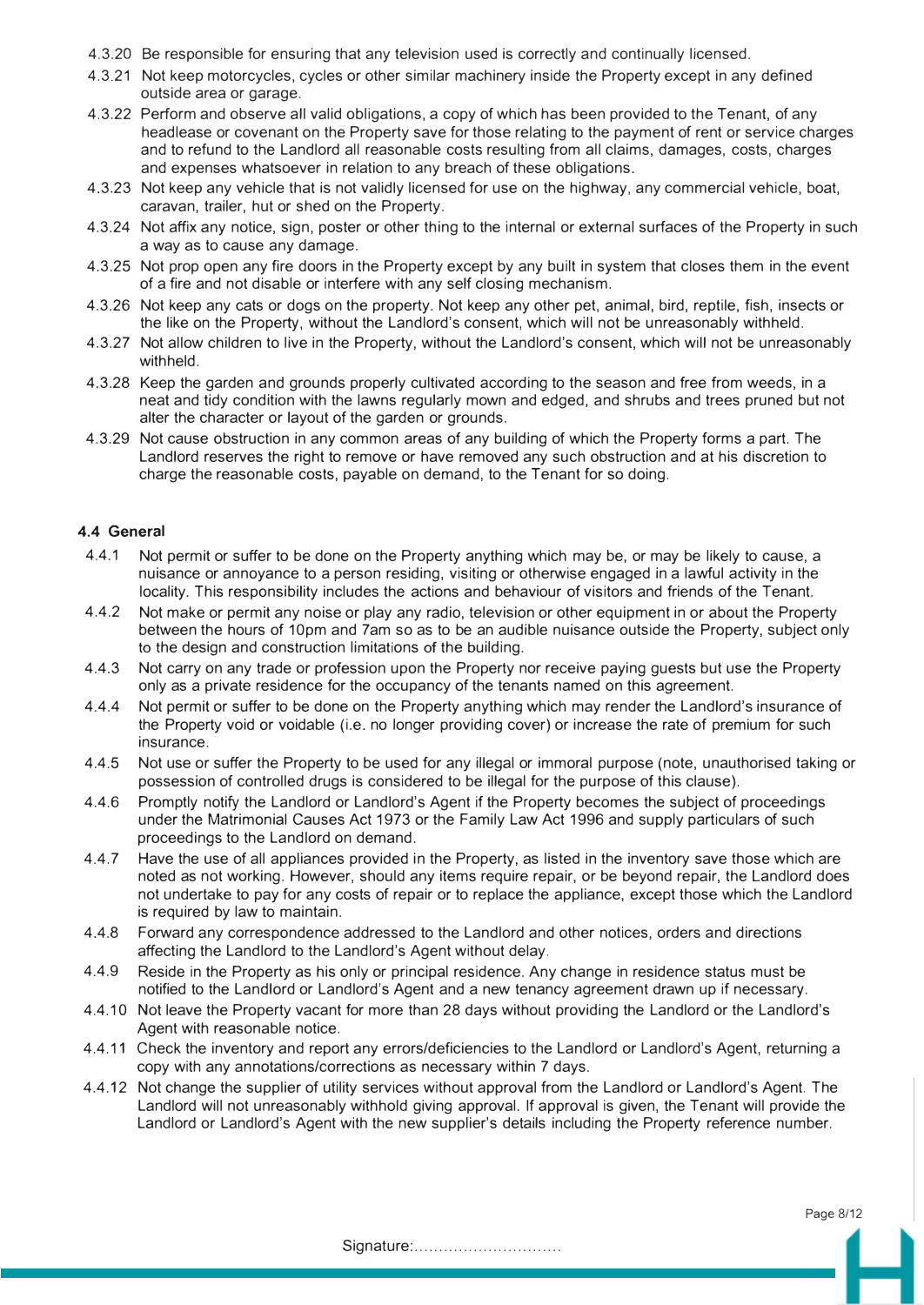- 4.4.13 Not change the telephone number of the Property without the written permission of the Landlord. The Landlord will not unreasonably withhold permission.
- 4.4.14 Not alter the operation of, or disable, the smoke alarms.
- 4.4.15 Not disable or alter the operation or code of the burglar alarm.
- 4.4.16 Be responsible for maintenance of the burglar alarm and the smoke alarms including checking the smoke alarms every week and replacing non rechargeable batteries every year.
- 4.4.17 The Tenant agrees not to smoke within any buildings on the Property and not to permit their friends, permitted occupiers or visitors to smoke within any buildings on the Property.

# **4.5 Insurance**

- 4.5.1 Be responsible for effecting any insurance the Tenant requires for their own possessions.
- 4.5.2 The Landlord is not providing any insurance cover for the Tenant's possessions.

# **4.6 End of tenancy**

- 4.6.1 Return possession of the Property at the end of the tenancy in the same good clean state and condition as it was in at the beginning of the tenancy and make good, pay for the repair of, or replace all such items of the fixtures, fittings, furniture and effects as shall be broken, lost, damaged or destroyed during the tenancy (reasonable wear and tear and damage for which the Landlord has agreed to insure excepted).
- 4.6.2 Return all keys to the Property to the Landlord or Landlord's Agent by 12 noon on the last day of the tenancy (or sooner by mutual arrangement).
- 4.6.3 Pay for the washing (including ironing or pressing) of all the linen and the cleaning (including ironing and pressing where appropriate) of all blankets, bedding, carpets and curtains which have been soiled during the tenancy (reasonable use thereof nevertheless excepted) or arrange the washing and cleaning themselves all at their own expense.
- 4.6.4 Leave the oven in the same state of cleanliness as it is listed in the inventory.
- 4.6.5 Leave the fixtures fittings, furniture and effects at the end of the tenancy in the rooms and places in which they were at the beginning of the tenancy.
- 4.6.6 Remove all rubbish from the Property, except one dustbin or black refuse sack's worth which may be left in the appropriate place for collection, before returning the Property to the Landlord.
- 4.6.7 Pay the reasonable costs, reasonably incurred and which cannot be mitigated, if the Tenant fails to keep the appointment to check the inventory at the end of the tenancy and another has to be scheduled.
- 4.6.8 The Landlord is not liable to compensate the Tenant for any works the Tenant has carried out to the Property, whether carried out with or without the Landlord's consent, unless the consent to do the works specifically included an agreement to compensate the Tenant.
- 4.6.9 Where any amount is outstanding at the end of the tenancy and no forwarding address has been provided we reserve the right to use the services of a credit reference agency to trace your whereabouts. A debt collection footprint will be left on file, which can affect your ability to obtain credit in the future.

# **5 Landlord's obligations**

The Landlord agrees with the Tenant as follows:

- **5.1** To pay all assessments and outgoings in respect of the Property ( except those for which responsibility is assumed by the Tenant under this agreement).
- **5.2** To allow the Tenant quiet enjoyment of the Property during the tenancy without any unlawful interruption from the Landlord or any person lawfully claiming under or in trust for the Landlord.
- **5.3** To return to the Tenant any Rent paid for any period while the Property is rendered uninhabitable by fire or other risk for which the Landlord has agreed to insure.
- **5.4** That he is the sole owner of the leasehold or freehold interest in the Property and that all necessary consents to allow him to enter into this agreement (superior lessors, mortgage lenders or others) have been obtained in writing.
- 5.5 To maintain a comprehensive insurance policy with a reputable company to cover the Property, and the Landlord's fixtures, fittings, furniture and effects (including carpets and curtains), but not including the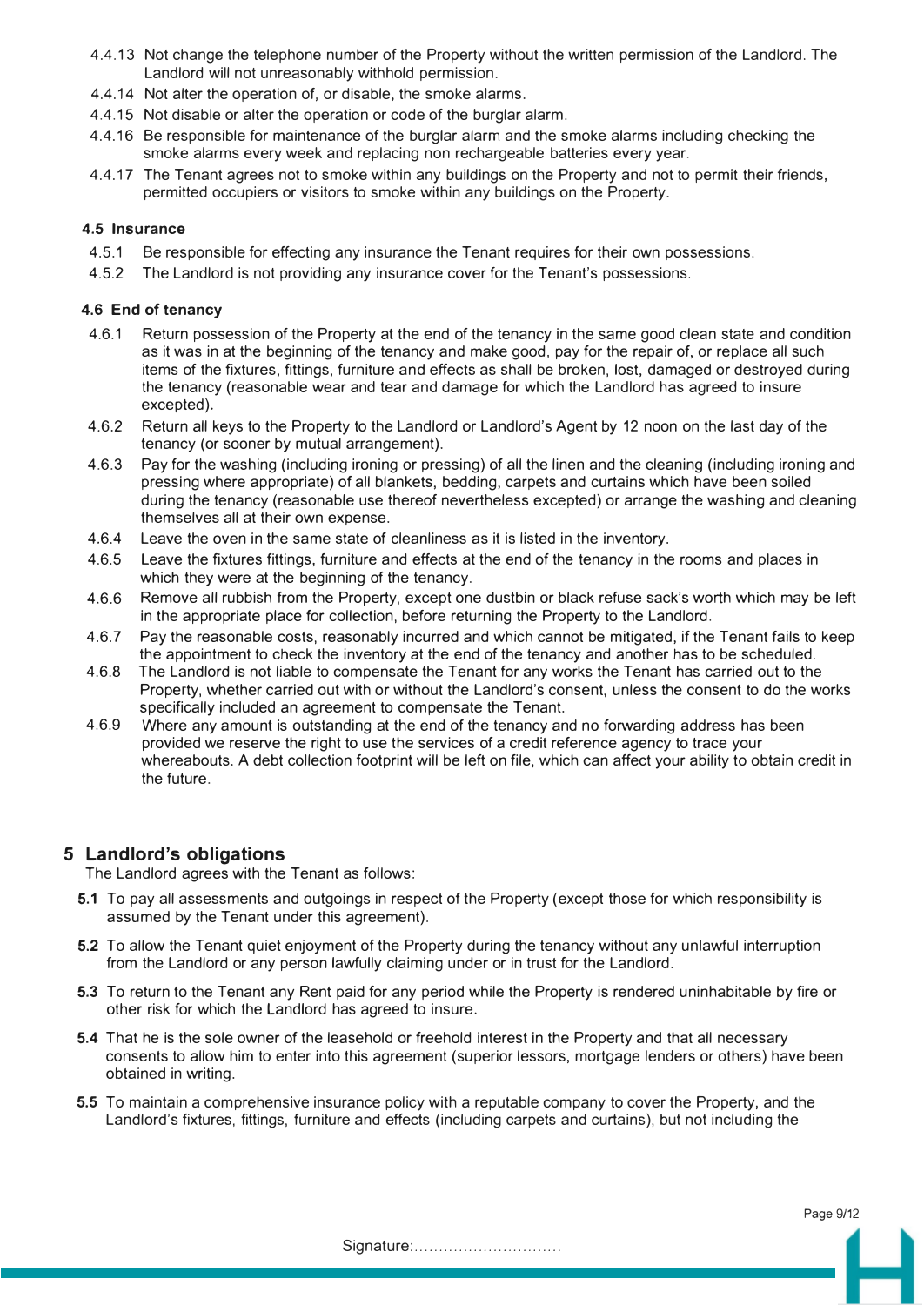Tenant's belongings or liabilities for damage. This obligation will not override the responsibility of the Tenant to pay for damage they cause to the Property, as claiming on insurance will increase the Landlord's premiums.

- **5.6** That the Landlord will not be responsible for any loss or inconvenience suffered as a result of a failure of supply or service to the Property, supplied by a third party, where such failure is not caused by an act or omission on the part of the Landlord.
- **5.7** The Landlord agrees to provide a copy of the insurance and any freehold or headlease conditions affecting the behaviour of the Tenant.
- **5.8** Pay the Tenant's reasonable costs, reasonably incurred and which cannot be mitigated, if the Landlord or the Landlord's Agent fail to keep the appointment to check the inventory at the end of the tenancy and another has to be scheduled.
- **5.9** The Landlord agrees to fulfil his repairing obligations contained within Section 11 of the Landlord and Tenant Act 1985. These are quoted below;
	- 11 (a) to keep in repair the structure and exterior of the dwelling-house (including drains, gutters and external pipes);

{b) to keep in repair and proper working order the installations in the dwelling-house for the supply of water, gas and electricity and for sanitation (including basins, sinks, baths and sanitary conveniences, but not other fixtures, fittings and appliances for making use of the supply of water, gas or electricity); and (c) to keep in repair and proper working order the installations in the dwelling-house for space heating and heating water.

# **6 Tenancy Deposit Protection Prescribed Information**

**6.1** The contact details for this scheme are as follows:

| Name:    | <b>TDS Custodial</b>          |
|----------|-------------------------------|
| Address: | PO Box 1255                   |
|          | <b>Hemel Hempstead</b>        |
|          | <b>Herts</b>                  |
|          | <b>HP1 9GN</b>                |
|          | info@tenancydepositscheme.com |
|          | www.tenancydepositscheme.com  |

- **6.2**  At the end of the tenancy the deposit will be allocated between the tenant and landlord in accordance with the procedures
- **6.3**  set down in the tenancy agreement. The tenancy agreement sets out the circumstances under which the landlord may retain some or all of the deposit.
- **6.4**  Procedures that apply when the tenant is not contactable at the end of the tenancy If the tenant does not respond to the landlords repayment request, the landlord must complete a
- statutory declaration before TDS Custodial can repay the deposit.
- **6.5**  The statutory declaration is a sworn legal document confirming that the other party cannot be contacted, and confirms any

claims made on the deposit and the amounts to be repaid to each party.

**6.6**  TDS Custodial provides a simple template to use for this process.

Page 10/12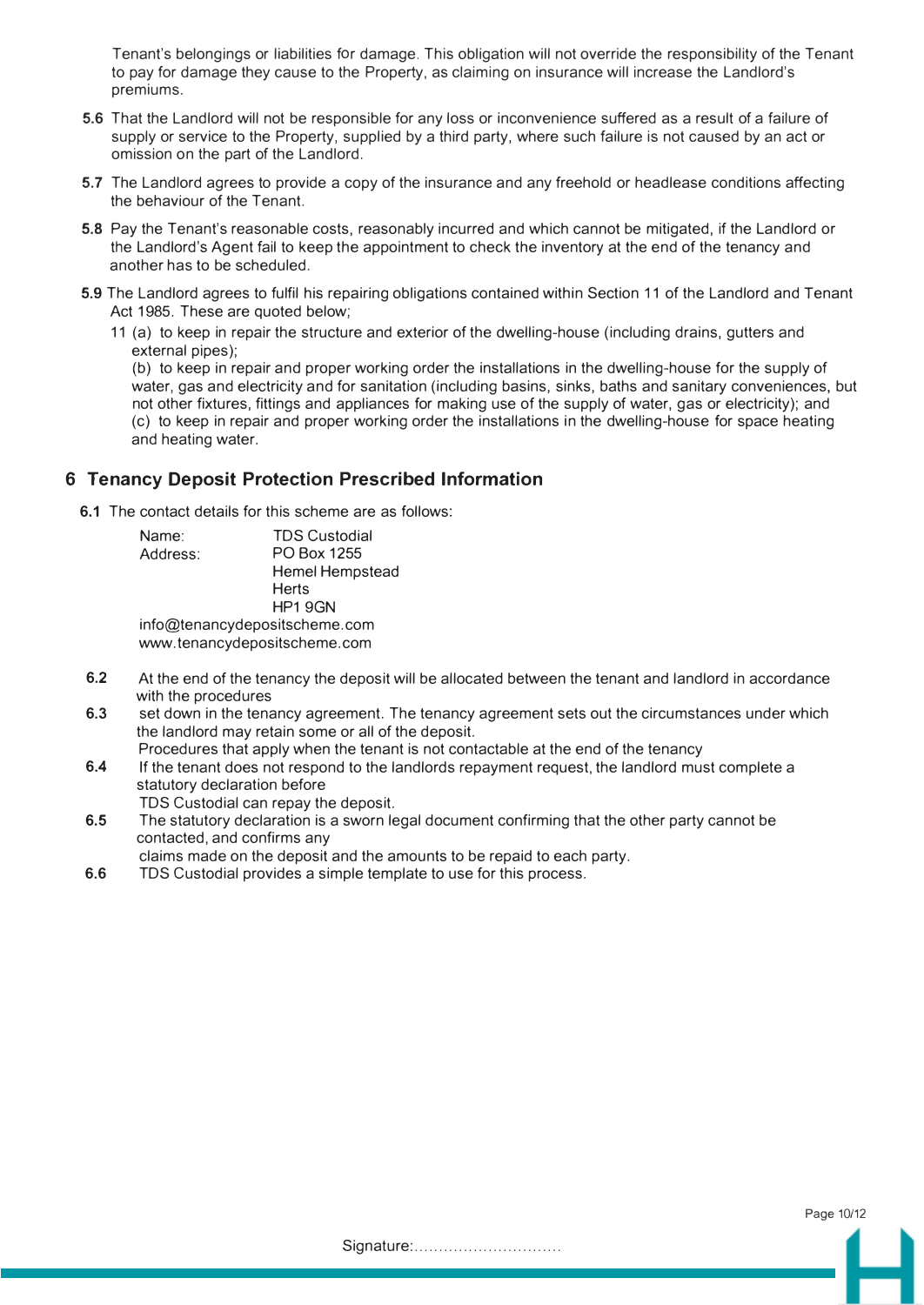# **7 Housing Benefit**

- **7.1** The Tenant authorises the Local Authority to discuss with the Landlord and the Landlord's Agent the details of any Housing Benefit or Council Tax claims made at any time in relation to the renting of the Property.
- **7.2** If the Landlord so requires and the Housing Benefit rules allow it, the Tenant consents to any Housing Benefit being paid direct by the Local Authority to the Landlord or the Landlord's Agent.
- **7.3** The Tenant agrees to refund to the Landlord any Housing Benefit overpayment recovery which the Local Authority seeks from the Landlord in respect of this tenancy, either before or after the Tenant has vacated the Property where this creates a shortfall in the money owed to the Landlord.

# **8 Guarantor**

- **8.1** In consideration for the Landlord granting the Tenant a tenancy of the Property, the Guarantor agrees to pay the Landlord and the Landlord's Agent for any reasonable losses suffered as a result of the Tenant failing to fulfil any of his obligations under this agreement or failing to pay Rents or other monies lawfully due.
- 8.2 The Guarantor agrees to pay, on demand and in full, any overdue Rent or other monies lawfully due under this agreement for the full Term and until vacant possession is given to the Landlord.
- **8.3** The Guarantor agrees to make payments lawfully due under clause 8.1 or 8.2 even after the Tenant has returned possession of the Property to the Landlord.
- **8.4** Where any amount is outstanding at the end of the tenancy and no forwarding address has been provided we reserve the right to use the services of a credit reference agency to trace your whereabouts. A debt collection footprint will be left on file, which can affect your ability to obtain credit in the future.

The Landlord or the Landlord's Agent sign this agreement to confirm acceptance of the terms within it and in accordance with Statutory Instrument 2007 No. 797 Regulation 2(1 )(g)(vii), the Landlord certifies that the information provided about the Tenancy Deposit Protection prescribed information is accurate to the best of his knowledge and belief; and that the Tenant has had the opportunity to sign this document containing the information provided by the Landlord, by way of confirmation that the information is accurate to the best of the Tenant's knowledge and belief.